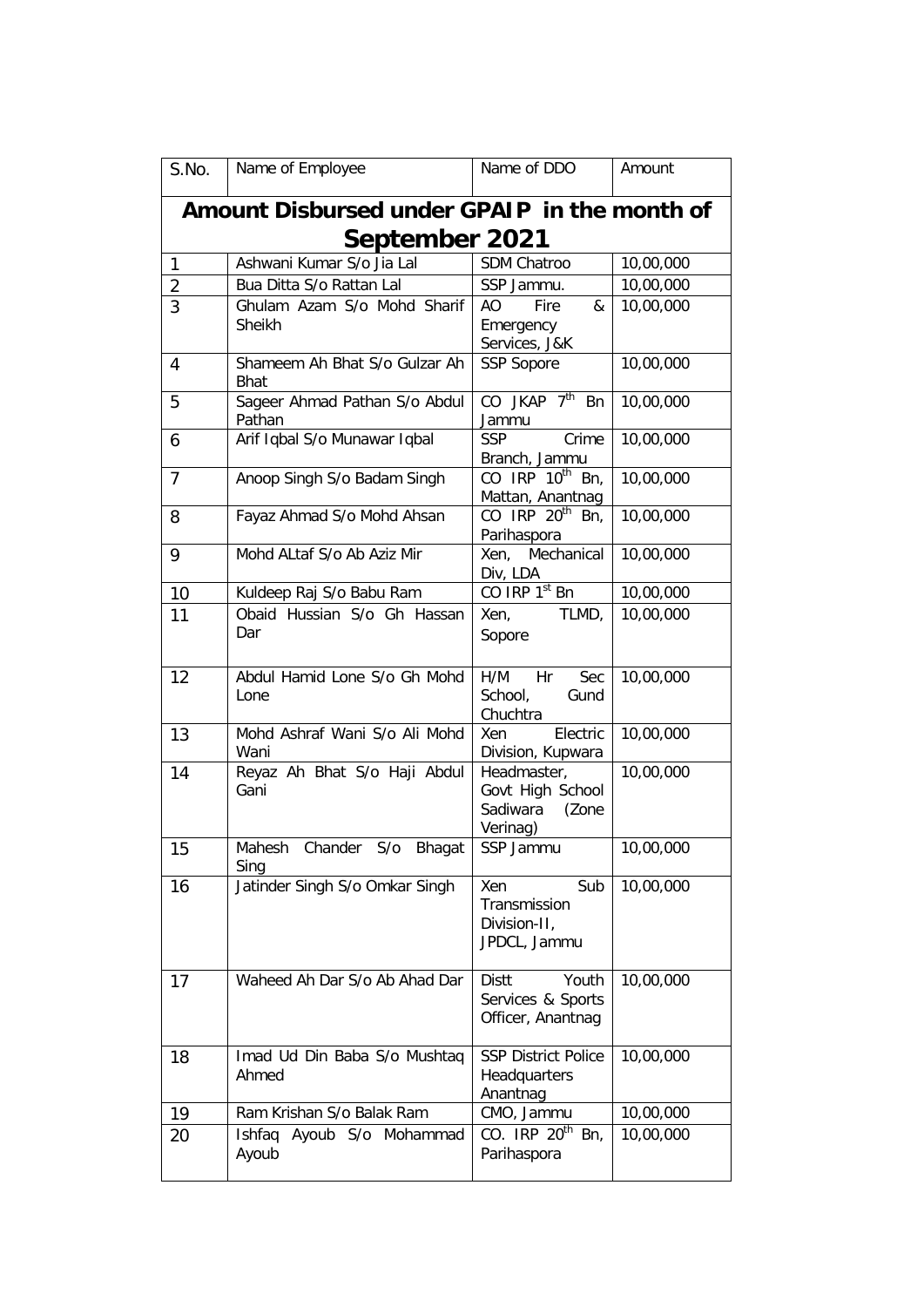| 21 | Gh Mohd Bhat S/o Ab Gaffar<br><b>Bhat</b>     | Divisional Forest<br>Officer,<br>Seed                     | 10,00,000 |
|----|-----------------------------------------------|-----------------------------------------------------------|-----------|
| 22 | Rajesh Kumar S/o Hem Raj                      | Development, Sgr<br>SSP Doda                              | 10,00,000 |
| 23 | Mohd Iqbal Wani S/o Mohd<br>Maqbool Wani      | ZEO, Kunzer                                               | 10,00,000 |
| 24 | Zaffar Ahmad S/o Lt Gh Hassan<br>Wani         | Chief Agriculture<br>Officer, Anantnag                    | 10,00,000 |
| 25 | Vikas Mahajan S/o Roop Lal                    | <b>District</b><br>Pr.<br>&<br>Session<br>Judge,<br>Jammu | 10,00,000 |
| 26 | Krishan Lal S/o Dewan Chand                   | SSP Kishtwar                                              | 10,00,000 |
| 27 | Ab Rashid S/o Gh Hassan Dar                   | CO JKAP $8^{th}$ BN,<br>Jammu                             | 10,00,000 |
| 28 | Javid Iqbal S/o Mohd Shafi                    | CO IRP $24^{th}$ Bn,<br>Jammu                             | 10,00,000 |
| 29 | Hilal Ahmad Bhat S/o Wali Mohd<br><b>Bhat</b> | CO IRP 16 <sup>th</sup> Bn<br>Ramban                      | 10,00,000 |
| 30 | Shahbaz Ahmad S/o Abdul Aziz                  | SSP Rajouri                                               | 10,00,000 |
| 31 | Mohd Shafi Bhat S/o Ab Rashid<br><b>Bhat</b>  | Director Finance,<br>Labour<br>&<br>Employment<br>Deptt   | 10,00,000 |
| 32 | Irfan Ah Shah S/o Mushtaq Ah<br>Shah          | DFO JV Division,<br>Baramulla                             | 10,00,000 |
| 33 | Shakti Devi W/o Satwant Singh                 | SSP Udhampur                                              | 10,00,000 |
| 34 | Ram Paul S/o Khushi Ram                       | <b>BMO Hiranagar</b>                                      | 10,00,000 |
| 35 | Mohd<br>Mohd Syed Itoo S/o<br>Yousuf          | Asstt Director<br>Fisheries,<br>Anantnag                  | 10,00,000 |
| 36 | Mohd Ashraf Bhat S/o Mohd<br>Ramzan           | SP Kulgam                                                 | 10,00,000 |
| 37 | Ab Rashid Dar S/o Jabbar Dar                  | XEN PHE, I&FC<br>Division, Kupwara                        | 10,00,000 |
| 38 | Gh Mohd Darzi S/o Gh Ahmad<br>Darzi           | DFO, JV Division,<br>Baramulla                            | 10,00,000 |
| 39 | Irshad Ah Sofi S/o Gh Mohd Sofi               | Divisional<br>Sub<br>Agriculture<br>Officer,<br>Bandipora | 10,00,000 |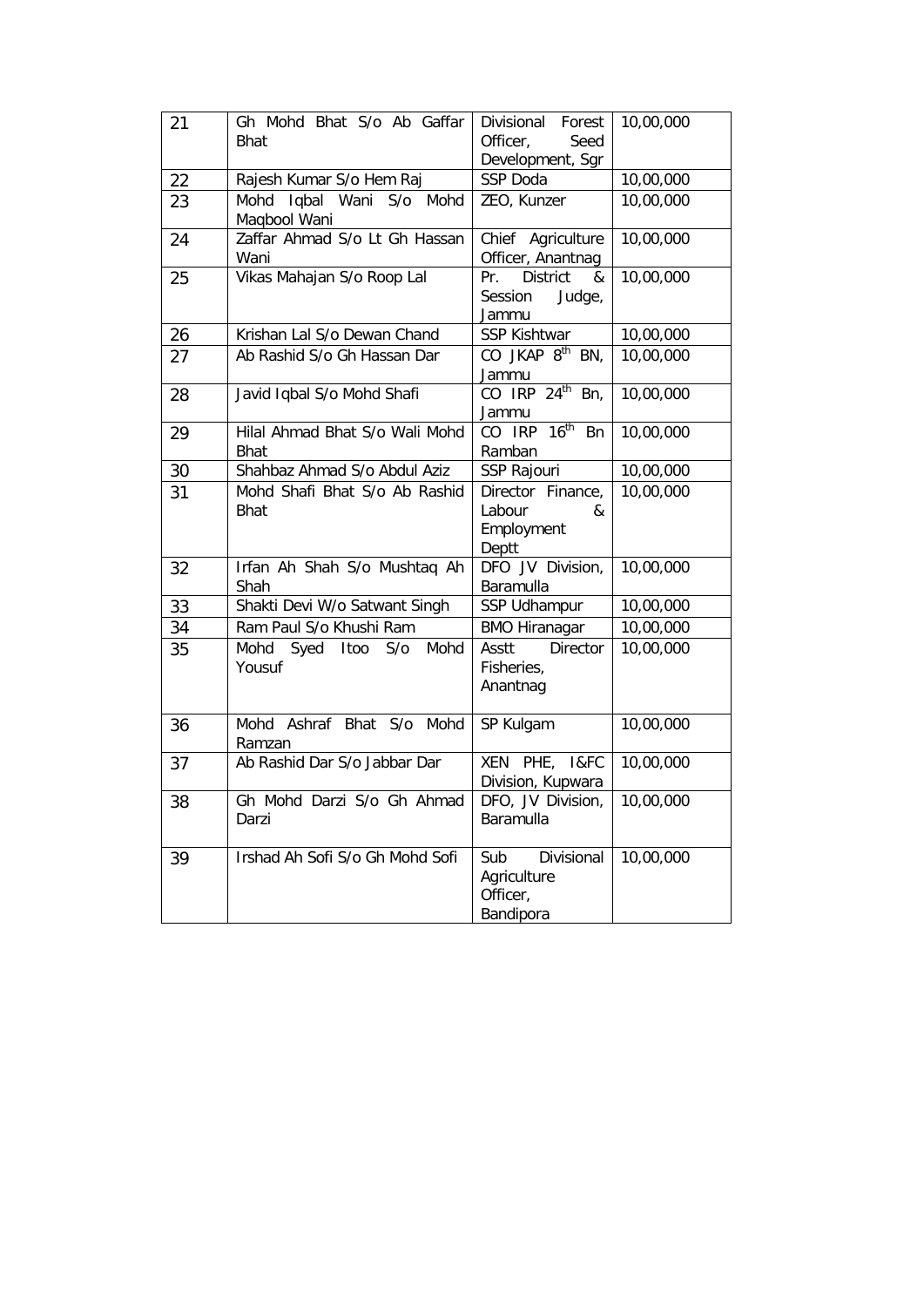| S.No.          | Name of Employee                                             | Name of DDO                                              | Amount    |  |  |
|----------------|--------------------------------------------------------------|----------------------------------------------------------|-----------|--|--|
|                | Amount Disbursed under GPAIP in the month of<br>October 2021 |                                                          |           |  |  |
| 1              | Angni Kumar S/o Hans Raj                                     | Fire<br>&<br>AD<br>Emergency<br>Services,<br>Doda<br>J&K | 10,00,000 |  |  |
| $\overline{2}$ | Shri Reyaz Ahmad Mir S/o Gh.<br>Hassan                       | SSP Anantnag                                             | 10,00,000 |  |  |
| 3              | Hilal Ah Khan S/o Mohd Anwar<br>Khan                         | SSP Anantnag                                             | 10,00,000 |  |  |
| 4              | Manzoor Ah Dar S/o<br>Mohd<br>Akram Dar                      | SSP Anantnag                                             | 10,00,000 |  |  |
| 5              | Ishfaq Majeed S/o Ab Majeed<br>Shah                          | SSP Anantnag                                             | 10,00,000 |  |  |
| 6              | Shri Vikram Singh S/o Krishan<br>Lal Kotwal                  | S P Kishtwar                                             | 10,00,000 |  |  |
| $\overline{7}$ | Pashid Iqbal S/o Javed Iqbal                                 | S P Kishtwar                                             | 10,00,000 |  |  |
| 8              | Mushtaq Ahmad S/o Din Mohd                                   | S P Kishtwar                                             | 10,00,000 |  |  |
| 9              | Mohd Aslam S/o Mohd Din                                      | Jt Director Fire &<br>Emergency<br>Service, Jammu        | 10,00,000 |  |  |
| 10             | S/O<br>Vimal<br>Raina<br>Lt<br>Manohar<br>Krishan Raina      | Jt Director Fire &<br>Emergency<br>Service, Jammu        | 10,00,000 |  |  |
| 11             | Rattan Chand S/o Taru Ram                                    | Jt Director Fire &<br>Emergency<br>Service, Jammu        | 10,00,000 |  |  |
| 12             | Mohd Yaqoob S/O Duni Mohd                                    | S P Rajouri                                              | 10,00,000 |  |  |
| 13             | Shad Ali S/o Mohd Hussain                                    | ZEO Arnas                                                | 10,00,000 |  |  |
| 14             | Rohin Nanda S/o P C Nanda                                    | Drilling<br>Engineer<br>DDO 1 Jammu                      | 10,00,000 |  |  |
| 15             | Jamal Din S/o Sonaullah                                      | CO JKAP 7th Bn<br>Channi                                 | 10,00,000 |  |  |
| 16             | Shareef UI Hassan Lone S/o Ab<br>Gaffar Lone                 | SSP Bandipora                                            | 10,00,000 |  |  |
| 17             | Gh Nabi Koka S/o Mohd Khazar                                 | ZEO<br>Mattan,<br>Anantnag                               | 10,00,000 |  |  |
| 18             | Rajesh Antaal S/o Lt Rashpal<br>Chand                        | Distt.<br>Agriculture<br>Office, Reasi                   | 10,00,000 |  |  |
| 19             | Abdul<br>Majeed<br>Ganai<br>S/O<br>Mukhtyar Ahmad Ganie      | <b>SSP</b><br><b>District</b><br>AO<br>Srinagar          | 1000000   |  |  |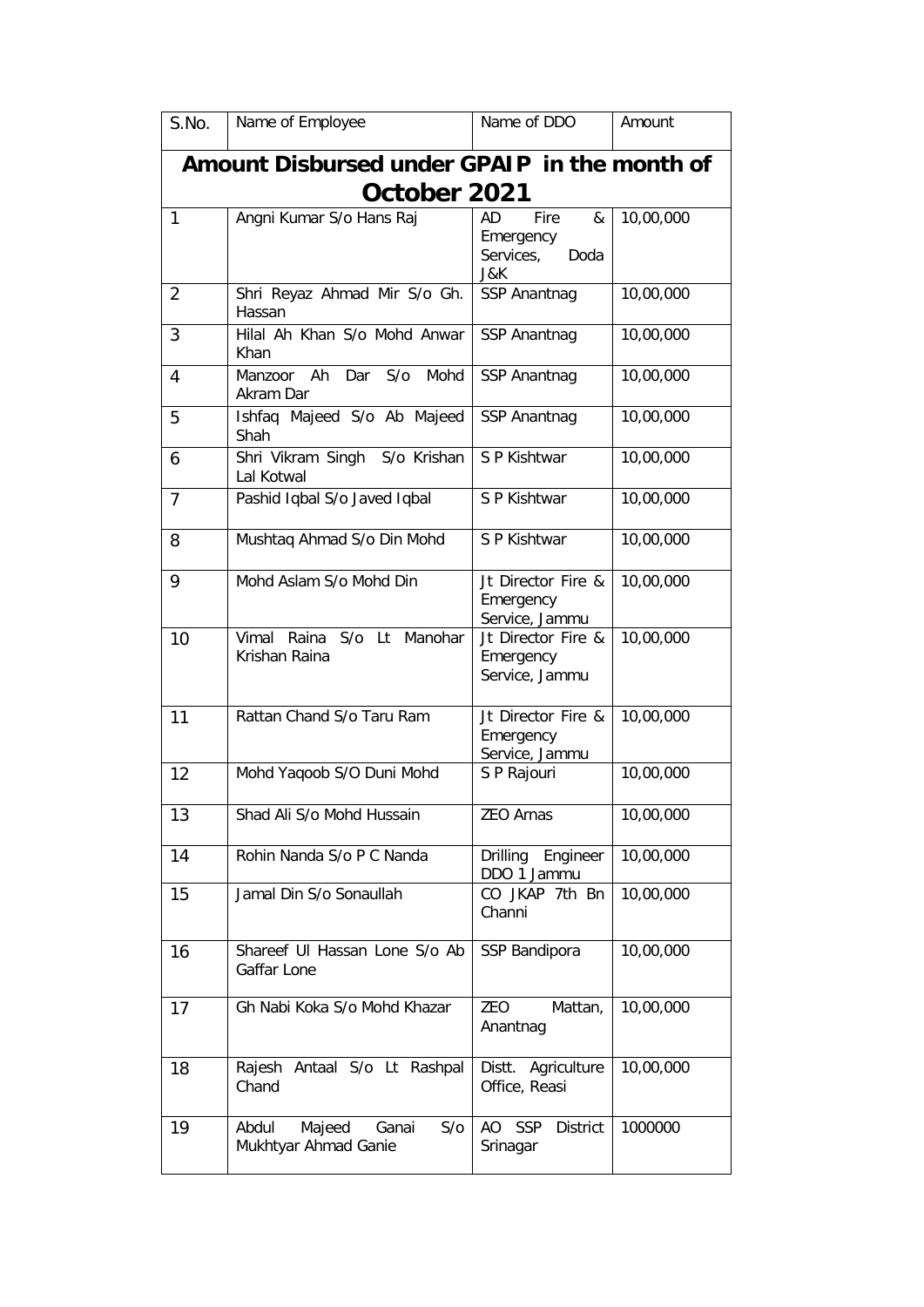| 20 | Suhail Mushtaq Lohar S/o Lt   AO SSP District<br>Mushtaq Ah Lohar | Srinagar                                     | 1000000 |
|----|-------------------------------------------------------------------|----------------------------------------------|---------|
| 21 | Mohd Yusuf Bajad S/o Sanyam<br>Mohd Bajad                         | AO SSP District<br>Srinagar                  | 1000000 |
| 22 | Rattan Chand S/o Paras Ram                                        | Distt<br>Sheep<br>Husbandry<br>Officer, Doda | 1000000 |

| S.No.          | Name of Employee                                              | Name of DDO                     | Amount    |  |
|----------------|---------------------------------------------------------------|---------------------------------|-----------|--|
|                | Amount Disbursed under GPAIP in the month of<br>November 2021 |                                 |           |  |
| 1              | Niaz Ahmad Khan                                               | <b>SSP Doda</b>                 | 10,00,000 |  |
| $\overline{2}$ | Arshad Ahmad                                                  | <b>SSP Doda</b>                 | 10,00,000 |  |
| 3              | Mohd Irfan S/o Mohd Rafiq                                     | <b>SSP Doda</b>                 | 10,00,000 |  |
| 4              | S/O<br>Abdul<br>Ali<br>Qayoom<br>Mohammad Bhat                | CO JKAP 5th BN<br>PCR Srinagar  | 10,00,000 |  |
| 5              | Abdul Shakoor S/o Mohd Yousuf                                 | CO IRP 11th Bn<br>Anantnag      | 10,00,000 |  |
| 6              | S/O<br>Darshan<br>Kumar<br>Hukem<br>chand                     | <b>SSP Kathua</b>               | 10,00,000 |  |
| 7              | Sheezan Bashir R/o Bemina                                     | CO JKAP 5th BN<br>PCR, Srinagar | 10,00,000 |  |
| 8              | Abant Singh S/o Kartar Chand                                  | SP.<br>Traffic<br>City<br>Jammu | 5,00,000  |  |
| 9              | Dinesh Kumar S/o Kesho Ram                                    | CO IRP 13th Bn<br>Baramulla     | 10,00,000 |  |
| 10             | Wazahat Assadullah S/o Mohd<br>Asadullah                      | <b>SSP Sopore</b>               | 10,00,000 |  |
| 11             | Parvez Ahmad                                                  | SSP Ramban                      | 10,00,000 |  |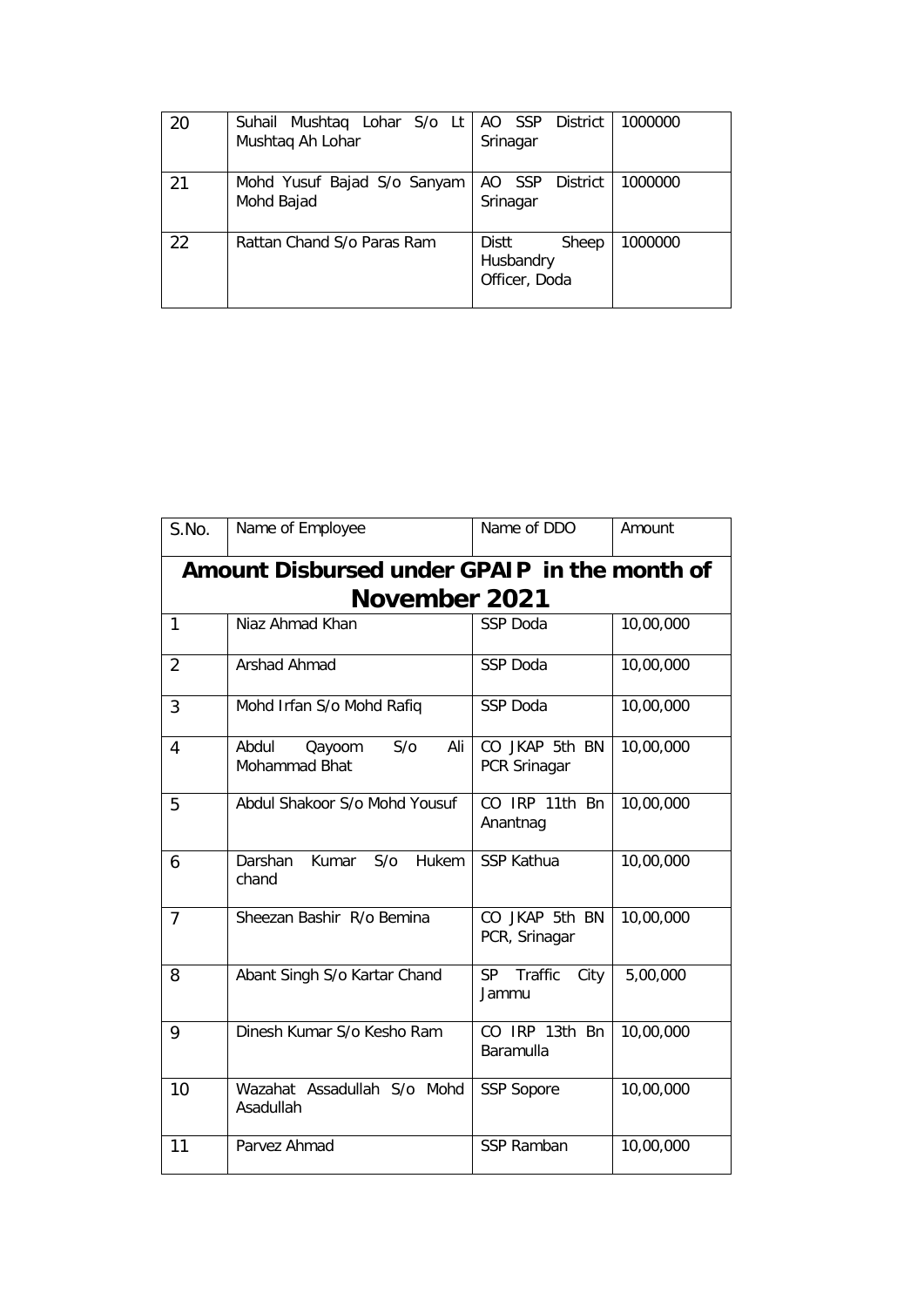| 12 | Tahir Ahmad S/o Gh Mohi-ud-Din                           | CO IRP 21st Bn,<br>Parihaspora                                   | 10,00,000 |
|----|----------------------------------------------------------|------------------------------------------------------------------|-----------|
| 13 | Shamima Akhter W/o Mohd Amin<br><b>Bhat</b>              | JKAP<br>13 <sub>th</sub><br>Bn,<br>Humhama                       | 10,00,000 |
| 14 | Shabir Ah Perhiara S/o Mohd<br>Ayub                      | CO IRP 7th bn,<br>Bhalwal, Jammu                                 | 10,00,000 |
| 15 | Idar Majeed Najar S/o Ab Majeed<br>Najar                 | CO IRP 23rd Bn,<br>Lethpora                                      | 10,00,000 |
| 16 | Altaf Hussain S/o Bashir Ahmad<br><b>Bhat</b>            | <b>SSP Ganderbal</b>                                             | 10,00,000 |
| 17 | Abdul<br>Mohd<br>Mushtaq<br>C/O<br>Subhan Bhat           | SP Pulwama                                                       | 10,00,000 |
| 18 | Romesh Chander S/o Nath Ram                              | SSP Udhampur                                                     | 10,00,000 |
| 19 | Yashpal Singh S/o Roop Chand                             | CO<br><b>IRP</b><br>6th Bn<br>Srinagar                           | 10,00,000 |
| 20 | Vinod Kumar S/o Jai Ram                                  | CO IRP 12th bn,<br>Samba                                         | 10,00,000 |
| 21 | Manzoor Ahmad S/o Gh Rasool<br>Yatoo                     | CO<br>JKAP 11th<br>BN, Srinagar                                  | 10,00,000 |
| 22 | Sukhvinder Singh S/o Charan<br>Singh                     | SSP Kupwara                                                      | 10,00,000 |
| 23 | Akhlaq Ahmad S/o Sayed Abdul<br>Qayoom Shah              | CO IRP<br>5th Bn<br>Doda                                         | 10,00,000 |
| 24 | Nazir Ahmad S/o Haji Sonaullah                           | <b>SSP</b><br>Crime<br>Branch, Kashmir                           | 10,00,000 |
| 25 | Jagdish Chander                                          | SSP CID Jammu                                                    | 10,00,000 |
| 26 | Khursheed Ahmed<br>S/O<br>Bawa<br>Abdul Aziz Bawa        | SP Kupwara                                                       | 10,00,000 |
| 27 | Shri Gh. Mohd. Chopan S/o Gh.<br>Qadir Chopan            | XEN PHE Division,<br>Kupwara                                     | 10,00,000 |
| 28 | Ayaz UD Din Baba S/o Ghulam<br>Qadir Baba                | Xen PHE Division,<br>Sopore                                      | 10,00,000 |
| 29 | Zafarullah<br>S/O<br>Mohd<br><b>Bhat</b><br>Maqbool Bhat | Xen, Irrigation &<br>Flood<br>Control,<br>Division,<br>Ganderbal | 10,00,000 |
| 30 | Mohd Shafi Mir S/o Habibullah<br>Mir                     | Dy Dir Feed<br>&<br>Fodder,<br>Animal<br>Husbandry               | 10,00,000 |